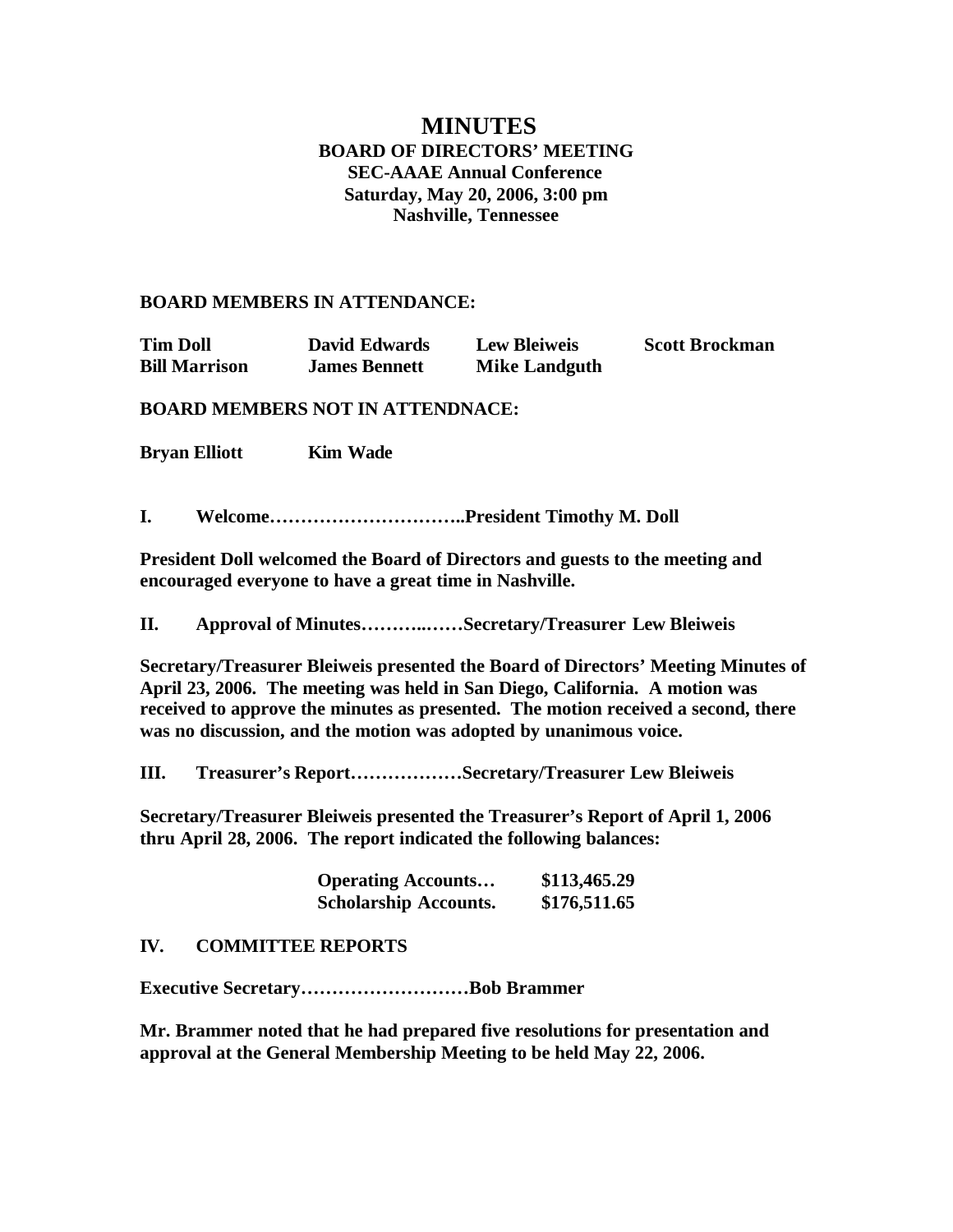**2006 Finance & Economic Conference….Diana Lewis, Madam Chairman Mike Landguth, Vice Chairman**

**Mr. Landguth reported that the Finance and Administration Conference held in Jacksonville, Florida, was slightly less successful than last year. AAAE has not completed its accounting of the conference and income numbers were not immediately available. A location site for 2007 is in progress. San Juan and the West Palm Beach areas are currently on the table for discussion and consideration as site locations.**

**2006 Annual Conference………………….Tommy Bibb, Chairman**

**Mr. Bibb welcomed the Board to Nashville, Tennessee. He provided an overview of the conference agenda, spouses' programs and other events. Attendees to date total 240 and additional walk-ups are expected. Mr. Bibb encourages everyone to remain casual and have a good time.**

**2007 Annual Conference………………….Chuck Henderson, Chairman**

**Mr. Henderson was not in attendance. Mr. Brammer reported next year's conference in Myrtle Beach, South Carolina, may be one of the most exciting in the history of the Chapter. The conference dates are April 29-May 1, 2007, and the conference hotel is the Myrtle Beach Resort at Grande Dunes. The single/double room rate is \$159.00. A contract has been executed with the hotel for the conference dates and a contract has also been executed with the House of Blues at Myrtle Beach for the host event. The Conference will kickoff with a Monday morning joint Board Meeting/Past President's Breakfast and Monday evening will conclude with a reception on the Oceanfront Courtyard followed by a poolside Low Country Oyster Roast. Formal activities will conclude with the passing of the gavel at the "President's Desert and Toast" following dinner. Three general sessions and six breakout sessions are scheduled for the conference. Following Tuesday's general sessions, another installment of Dave Jeffrey's IDS Beach Challenge will take place only with fewer rules, fewer losers, fewer hard feelings and more cash payouts! The Conference will conclude with a trip to the House of Blues at Myrtle Beach. There we will be greeted by Jake and Ellwood Blues and be entertained by N'Tranz, the incomparable house band. This is guaranteed to be a fun and memorable event and Mr. Henderson looks forward to your arrival.**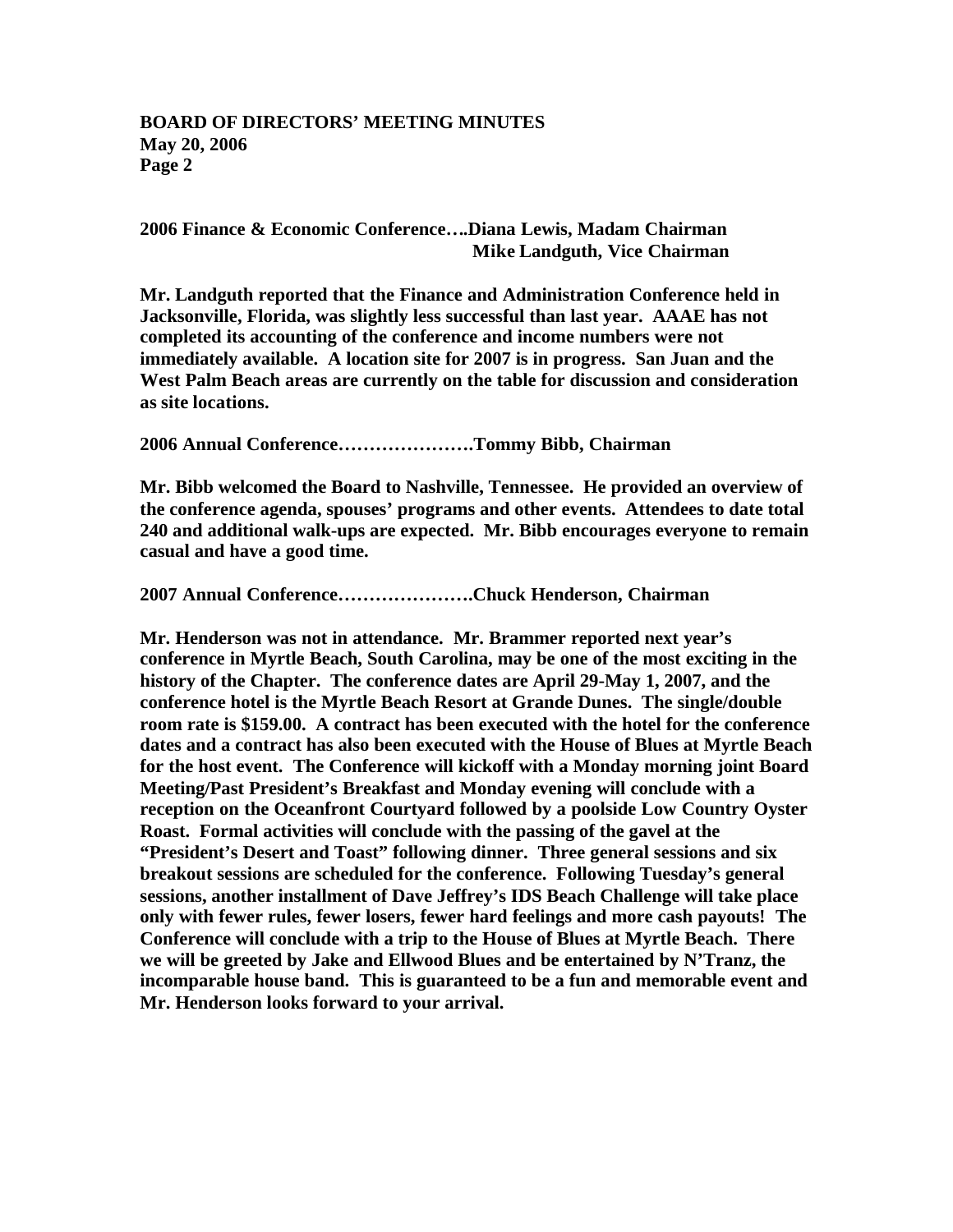**2008 Annual Conference……………….Lew Bleiweis**

**Secretary/Treasurer Bleiweis provided a report regarding the 2008 conference to be held in Louisville, Kentucky. The conference will be held April 13-15, 2008, at the Marriott Downtown Louisville. The hotel is attached to conference center and the location allows for convenient travel to the conference center and downtown restaurants, taverns and entertainment facilities.**

**2009 Annual Conference……………….James Bennett**

**Mr. Bennett noted that conference planning for the 2009 SEC-AAAE Annual Conference to be held in Washington, DC, was underway. Mr. Bennett is negotiating with the Hyatt Regency in Reston, Virginia. The dates of May 3-5 are being considered and rooms are approximately \$260 per night single/double occupancy.**

**2010 Annual Conference……………….Tim Doll**

**President Doll reported that Gulfport, Mississippi, had withdrawn their offer to host the 2010 SEC-AAAE Annual Conference. Mr. Scott Brockman and Mr. Larry Cox from Memphis, Tennessee, were in attendance and reiterated their interest in hosting the conference. Following a detailed presentation by Mr. Brockman, the Board reached a consensus to recommend Memphis, Tennessee, as the host city for the 2010 Annual Conference for approval by the General Membership.**

**Professional Education Committee…….Scott Brockman, Chairman**

**Mr. Brockman reported that he had begun his tour as Regional Examiner. He added that two individuals were experiencing their oral exams during the course of this conference at 1:30 p.m. tomorrow. Mr. Brockman is also carrying on a dialog with Embry-Riddle pertaining to a mentoring program with their students.**

**Scholarship Committee…………………Tommy Bibb, Chairman**

**Mr. Bibb stated that he would be corresponding with COTE' regarding 2006 Scholarships in the very near future. No interest or applications for scholarships have been received. Mr. Bibb will attempt to establish an outreach program to stir interest for the scholarships after the work pertaining to the 2006 conference is completed.**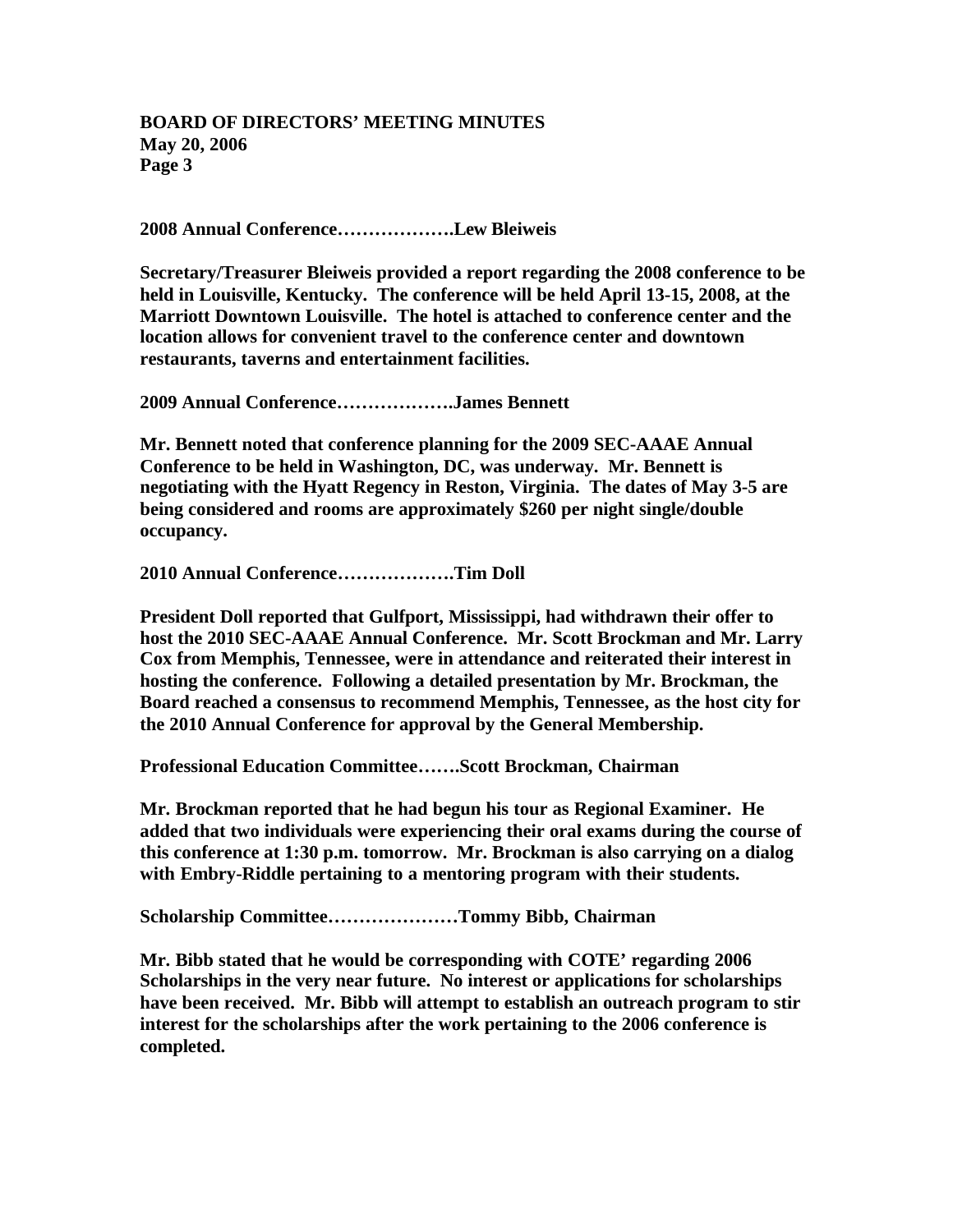**Corporate Liaison Committee………….Dave Edwards, Co-Chairman Bill Hogan, Co-Chairman**

**Mr. Edwards reported that Mr. Bill Hogan had been nominated as the new Corporate Representative on the Board of Directors.**

**Membership Committee………………...Kevin Howell, Chairman**

**Mr. Howell was not in attendance. Mr. Doll reported that his efforts with the 2006 Membership Campaign had produced 54 new members for the Chapter.**

**Nominations Committee………………..Bryan Elliott, Chairman**

**Mr. Elliott was not in attendance. President Doll reported that Mr. Elliott's slate of officers and directors for 2006-2007 had been presented and confirmed during the course of the General Membership Meeting in San Diego. He added that those individuals would be introduced during the General Membership Meeting of May 22, 2006. He again reminded the Board that Mr. Bill Hogan had been nominated as the Corporate Representative on the Board of Directors and he would be confirmed during the General Membership Meeting of May 22, 2006.**

**V. Old Business**

**There was no old business to report.**

**VI. New Business**

**Mr. Bibb reported on the reception and Board of Directors' Dinner.**

**VII. Announcements**

**There were no announcements.**

**VII. Adjournment**